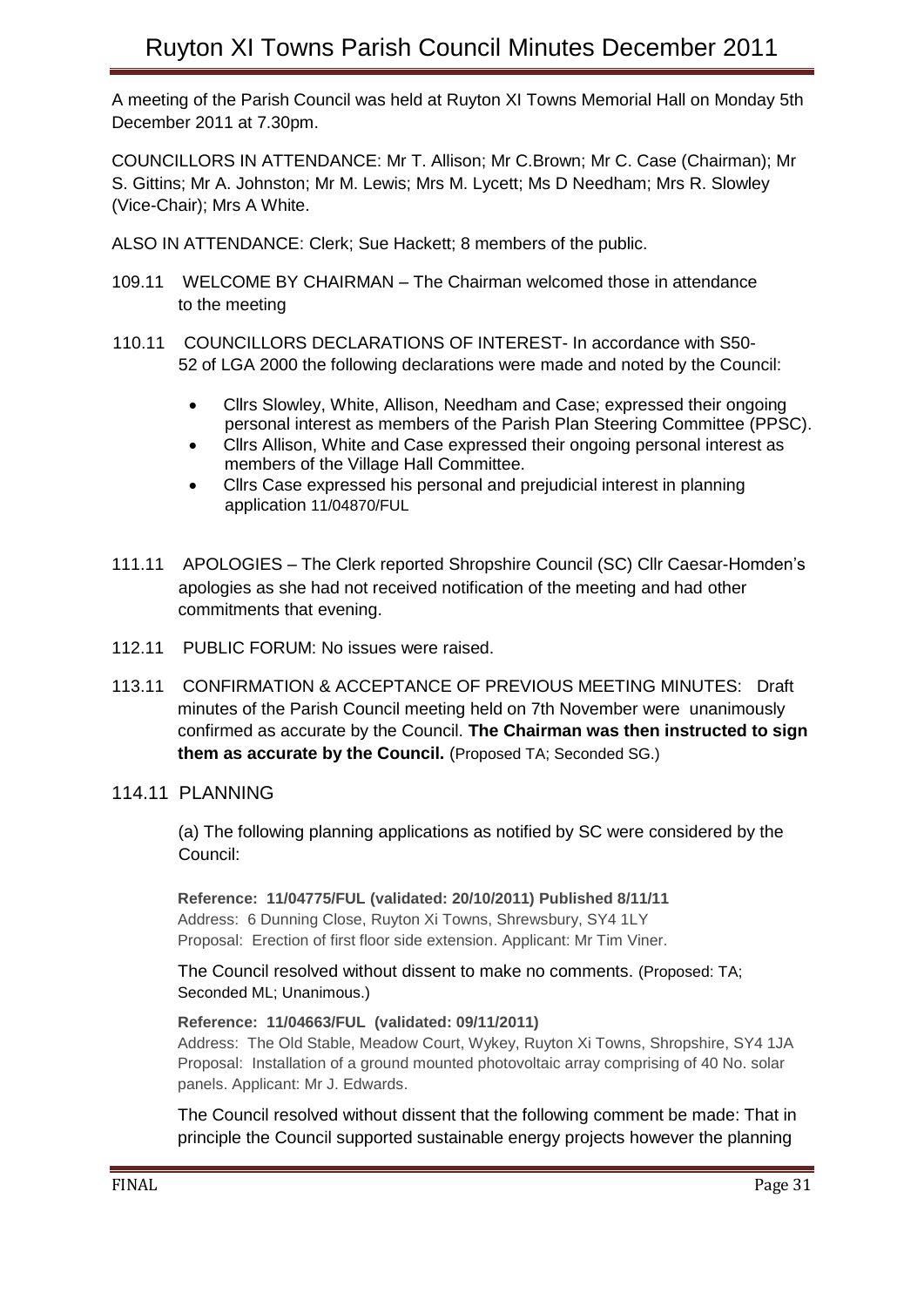## Ruyton XI Towns Parish Council Minutes December 2011

application was in fact in retrospect as the photovoltaic panels were currently being installed as at the time of the meeting. Councillors noted that their present location differed to that shown on the planning application drawing. (Proposed: CB; Seconded SG; Unanimous.)

*After having described the application shown below the Chairman left the room.*

Cllr Slowley assumed the role as Chair; whilst the application was discussed by Council members.

**Reference: 11/04870/FUL (validated: 27/10/2011)** Address: High Bank, Brownhill, Shrewsbury, SY4 1LR Proposal: Installation of a ground array of PV Solar Panels. Applicant: Mr Colin Case.

The Council resolved without dissent that the following comment be made that in principle the Council supported sustainable energy projects. (Proposed: SG; Seconded AJ; Unanimous.)

*Cllr Case returned to the room and assumed the role as Chairman.*

## (b) The Clerk reported that the following planning applications had been decided by SC since the last meeting.

Reference: 11/04224/FUL (validated: 19/10/2011) Address: Home Farm, Pradoe, West Felton, Oswestry, Shropshire, SY11 4ER Proposal: Installation of 260 roof mounted solar photovoltaic panels on farm store building. **SC Decision: Grant Permission.**

Reference: 11/03576/FUL & 11/03577/LBC (validated: 19/08/2011) Published in Nov. Address: Bridge Inn, Brownhill, Ruyton XI Towns, Shrewsbury, Shropshire, SY4 1LR Proposal: Change of use from public house (A4) to residential dwelling (C3) together with internal and external alterations. **SC Decision: Grant Permission.**

115.11 OSWESTRY PLACE PLAN (OPP) UPDATE – The Chairman gave a summary of the CIL Training received by councillors and went on to explain that the PPSC had spent some time completing the response questionnaire based on Parish Plan results. Council approved and adopted the changes in the Place Plan put forward by Parish Plan Steering Committee (PPSC) in the questionnaire as each response was individually considered by the Council. Appendix C. (Proposed SG; Seconded AJ; unanimous.) The Clerk was instructed to forward the response to the questionnaire to SC Planning.

## 116.11 FINANCE

a. The following payments as presented below were authorised by the Council:

| Payee         | Description                                                   | Chg No |          |
|---------------|---------------------------------------------------------------|--------|----------|
|               |                                                               |        |          |
| <b>ALC</b>    | AGM                                                           | 281    | 20.00    |
|               |                                                               |        |          |
| <b>Clerk</b>  | Net Pay 3rd quarter i.e.                                      | 282    | 1.377.28 |
|               |                                                               |        |          |
| Mrs S Hackett | Reimbursement of pc mileage & quarterly tele/broadband (Aug – | 283    | 65.00    |
|               | Oct) & heating & electricity contribution for home office     |        |          |
|               |                                                               |        |          |